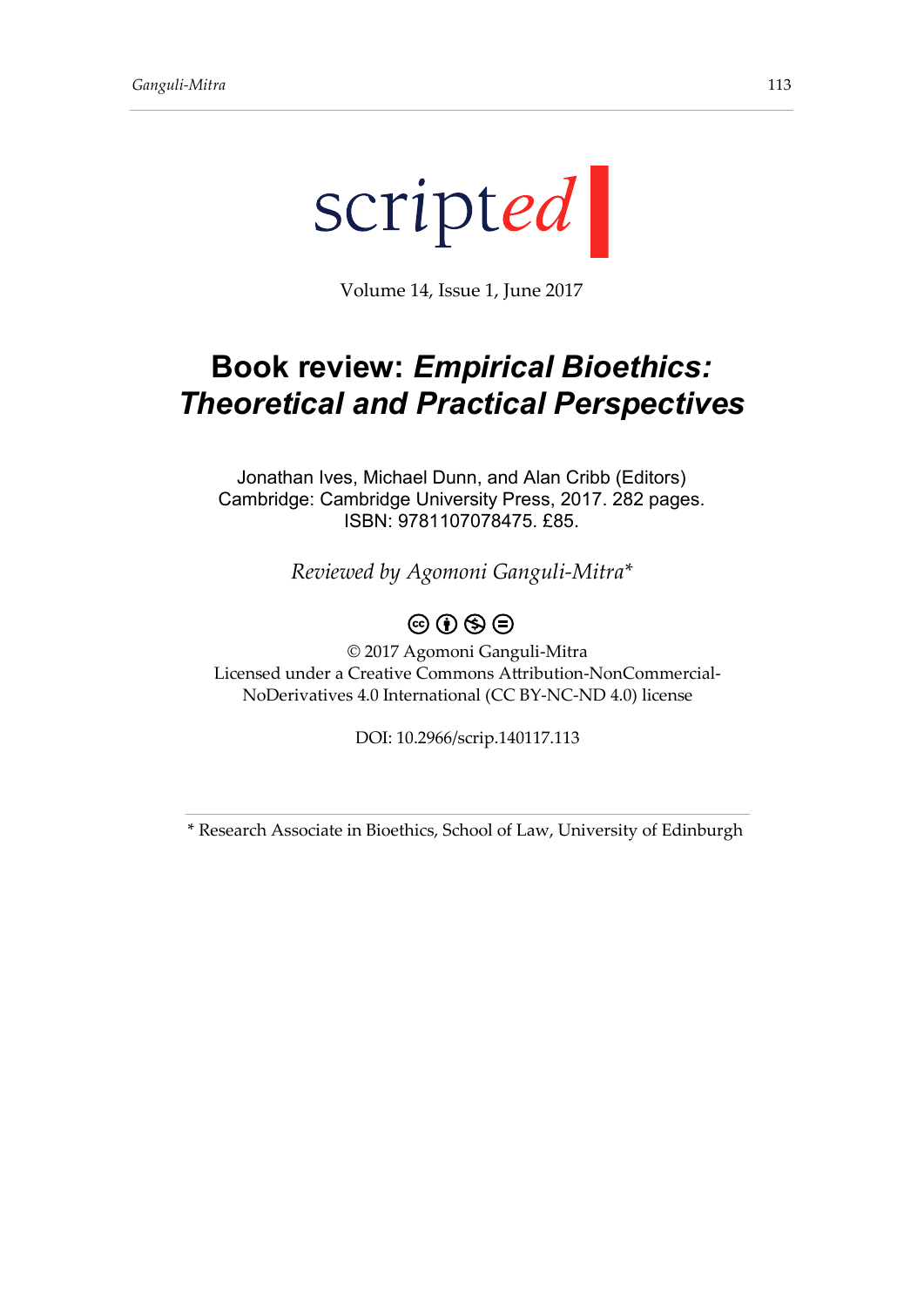Having received only a short introduction to empirical bioethics as a student almost a decade ago, I found myself happily picking up this edited volume as I become increasingly aware of the need to closely reflect upon my own developing approach to global bioethics, as well as my skills in teaching bioethics to those new to the field. My hope was to find enough inspiration to situate my own identity in the field, to gain a deeper understanding of the nuances of empirical approaches and, along the way, to pick up key messages that I could somehow impart to my own students. I have not been disappointed on any of these fronts.

This edited volume is divided in two parts, as its subtitle suggests. Each part consists of six chapters, preceded by an introduction by the editors, which highlight the central questions addressed by the various authors, as well as how these questions relate to the theoretical and methodological tensions discussed in the preface. Early on in the preface, the editors carve out a space for this volume in the bioethics literature by illustrating the key tensions between philosophically-informed and social science-oriented approaches to bioethics. They do this by situating their vision for the book in contrast with other approaches to empirical bioethics (e.g. those that do not aim to generate solutions to normative questions);  $1$  by hinting at the variety of approaches that come under the umbrella of empirical bioethics; and by positing three conditions (veridical, realist and pragmatic), any of which can be met in order for bioethics to have socalled "real-world purchase." 2

The chapters that follow can therefore be seen, to a certain extent, as illustrations of various ways of doing bioethics that would have real-life

<sup>1</sup> Jonathan Ives, Michael Dunn, and Alan Cribb (eds.), *Empirical Bioethics: Theoretical and Practical Perspectives* (Cambridge: CUP, 2017), p. x.

<sup>2</sup> *Ibid.*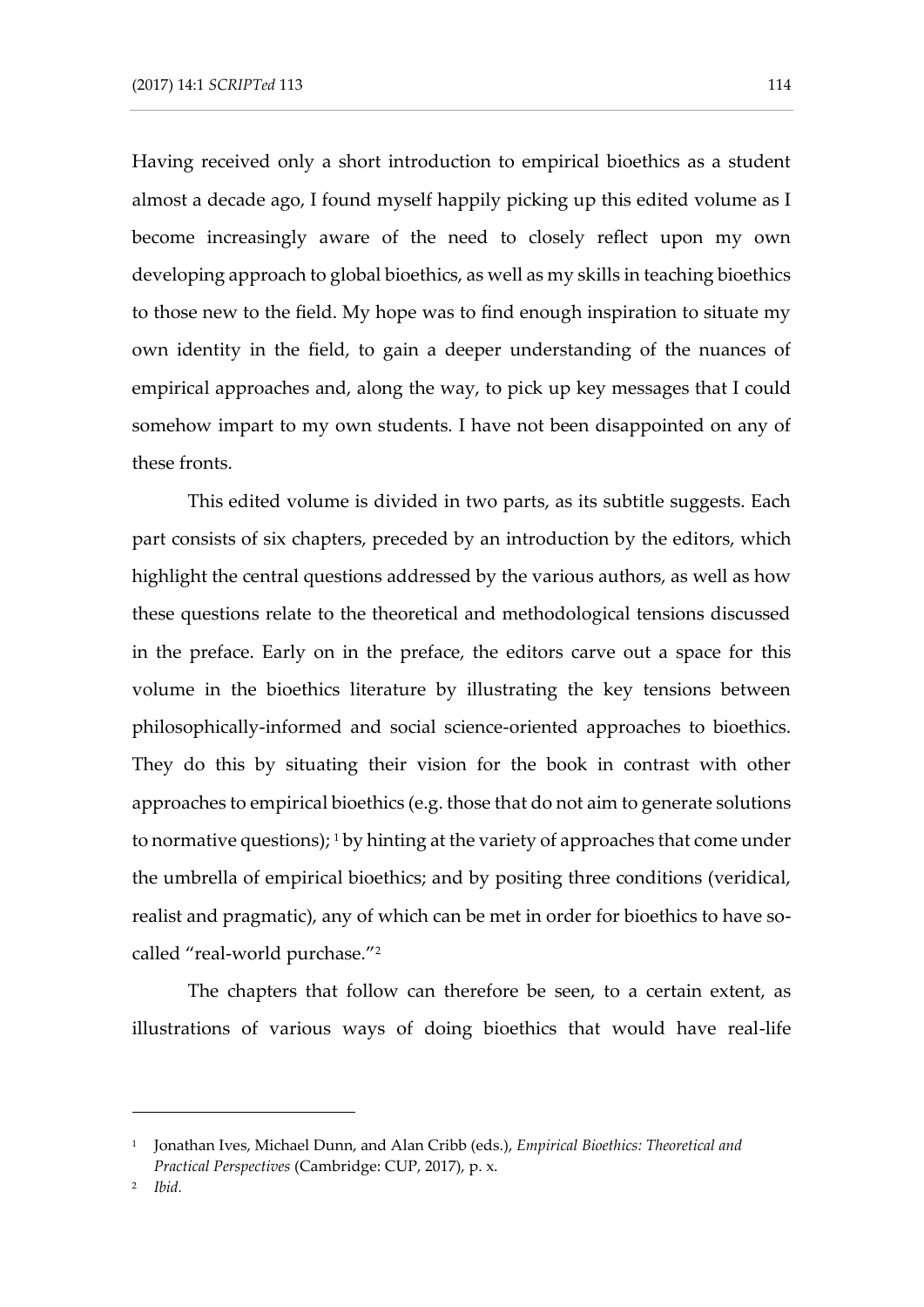-

purchase, and the challenges and obstacles such approaches—and bioethics must overcome in the process. In the chapter immediately following the introduction to theoretical perspectives, John McMillan (Chapter 2) pinpoints one of the core tensions between normative and empirical approaches: the fact/value distinction, which he goes on to argue is perhaps far less distinct than methodological purists might want it to be. Mark Sheehan (Chapter 3) then tackles one of the most frequent sources of tensions between normative and empirical methodology: the difference, for example, between "what are taken to be legitimate social norms and practices and what they should be." <sup>3</sup> This provides the background to explore a charge often levelled at empirical approaches—that of moral relativism—a charge and concept to which Sheehan offers an alternative: a "moderate objectivist" position to ground empirical methodology.

Moving away from these core theoretical chapters, the next three chapters consider bioethics in relation to other practices. Kyle Edwards and Zuzana Deans (Chapter 4) consider the arena of policy-making and Richard Huxtable (Chapter 6) reflects on law, with each chapter examining, albeit in very different ways, the legitimacy and authority of bioethical practice and enquiry when compared to law and policy-making, and its relationship to real-world questions. Between these two chapters, Ilina Singh (Chapter 5) turns the table by asking how empirical approaches to bioethics might engage with substantial theoretical challenges. She explores the value-laden nature of empirical work and the need for those engaged in empirical methodologies to understand that specific theoretical perspectives will necessarily inform the questions asked and the tools used for empirical work (a task which Jackie Leach Scully to a great extent

<sup>&</sup>lt;sup>3</sup> Mark Sheehan, "Metaethics, Relativism and Empirical Bioethics" in Ives, Dunn, and Cribb (eds.), *Empirical Bioethics*, *supra* n. 1, pp. 33-50, at 36-37.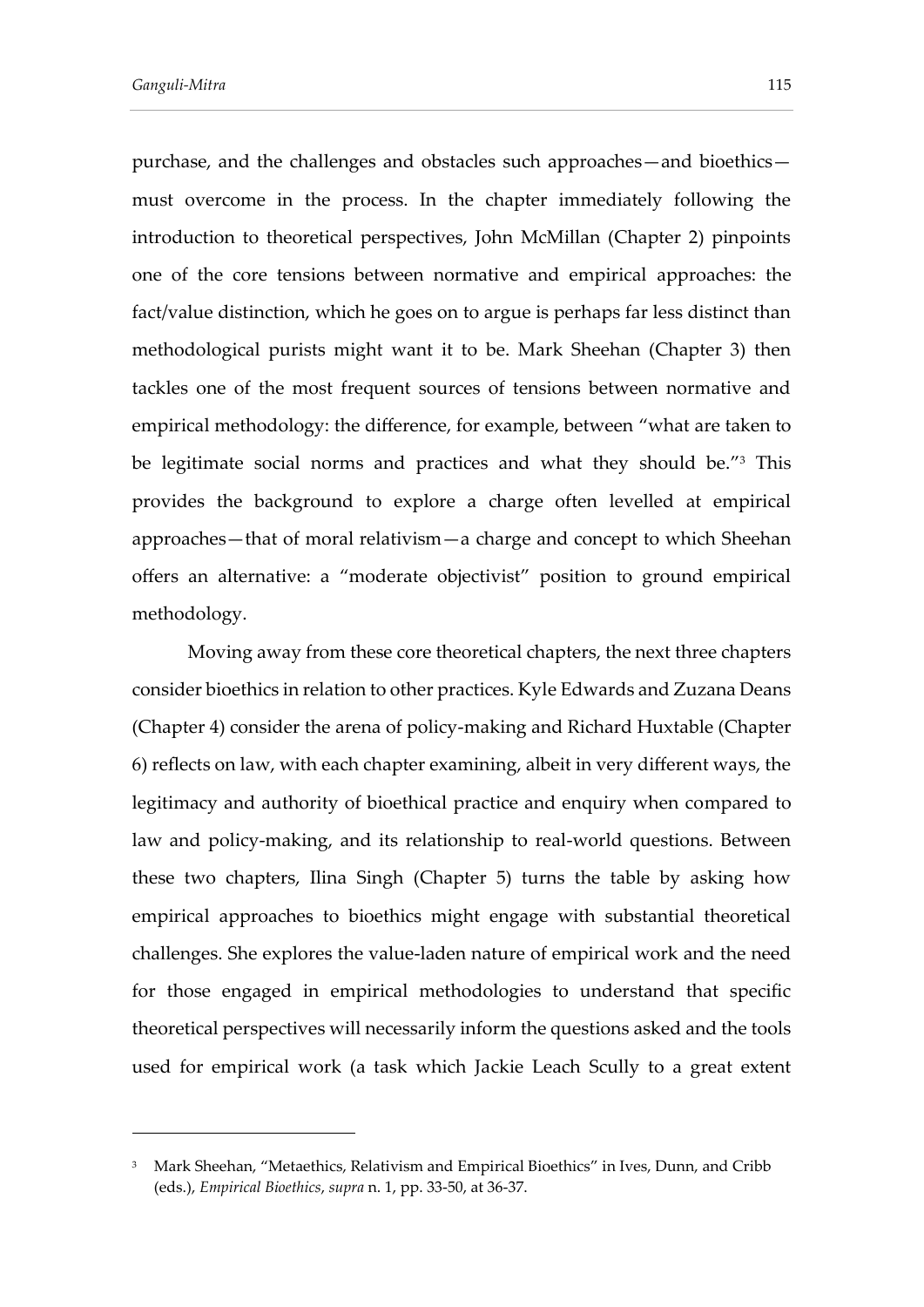addresses head-on in her feminist take on empirical bioethics in the second part of the book). In a final chapter that almost comes around to the issues explored early on in the book, Alan Cribb and John Owens (Chapter 7) tackle the obstacle of interdisciplinary conflict (especially between philosophy and social science) by making a moderate plea for open-mindedness and toleration in approaching both moral practice and moral knowledge and in answering that eternal question at the heart of ethics: "how ought we to live"?<sup>4</sup>

The second part of the volume shifts to the question of how empirical bioethics research should be conducted, to a certain extent building on the theoretical and conceptual perspectives gained in the first part. Four illustrative methodologies have been chosen, which speak, in various degrees, to either a consultative approach (researchers consult the data, conducting a normative analysis separately), or a dialogical approach (researchers and participants codevelop understandings of and solutions to moral questions). This second part is also prefaced by the editors, who conclude the introductory chapter (Chapter 8) with a set of questions to enable bioethicists to select the type of methodology best suited to their own work.<sup>5</sup>

The first of these practice-oriented chapters, by Elleke Landeweer, Bert Molewijk and Guy Widdershoven (Chapter 9), explores the dialogical method in empirical bioethics which "seeks to produce moral learning and direct improvement to practice by involving stakeholders in a process of reflection and dialogue on moral issues in practice." 6 In contrast, Ghislain van Thiel and

<sup>&</sup>lt;sup>4</sup> Alan Cribb and John Owens, "Embracing Diversity in Empirical Bioethics" in Ives, Dunn, and Cribb (eds.), *Empirical Bioethics*, *supra* n. 1, pp. 103-122, at 107.

<sup>5</sup> Ives, Dunn, and Cribb (eds.), *Empirical Bioethics*, *supra* n. 1, pp. 132-133.

<sup>6</sup> Elleke Landeweer, Bert Molewijk, and Guy Widdershoven, "Moral Improvement through Interactive Research: A Practice Example of Dialogical Empirical Bioethics" in Ives, Dunn, and Cribb (eds.), *Empirical Bioethics*, *supra* n. 1, pp. 139-149, at 139.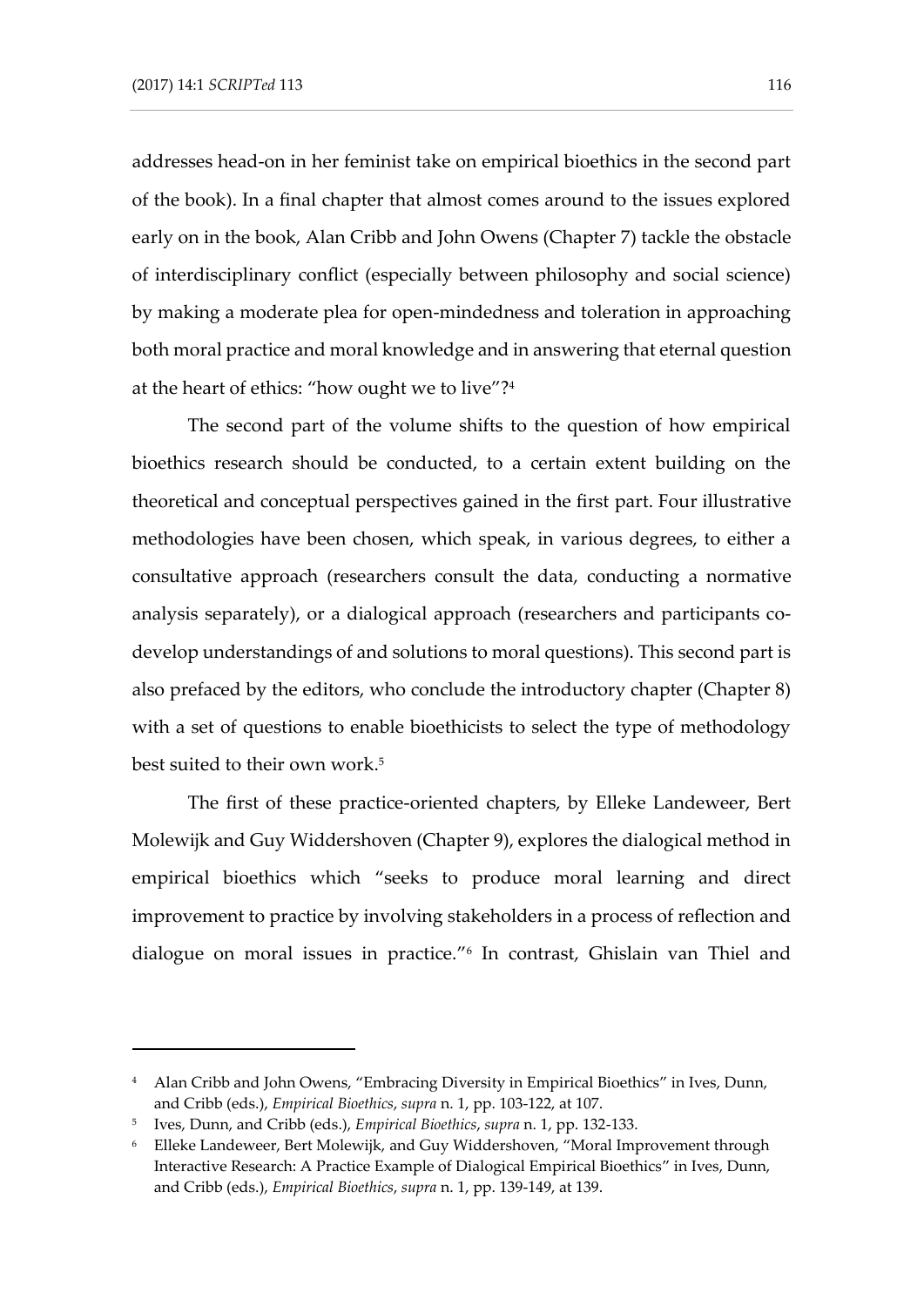Johannes van Delden (Chapter 10) take a more philosophically-informed take on empirical methodology by developing John Rawls' famous reflective equilibrium (which can be broadly seen as a philosophical methodology to achieve coherence in moral thought) to include the moral intuitions and considerations of agents other than the researcher-thinker, as well empirical research on moral intuitions and morally relevant facts. Also inspired by political philosophy, and using the question of adults with dementia as research participants, Scott Kim (Chapter 11) considers deliberative democracy as a methodology in promoting the legitimacy of governance in bioethics as well as providing justification for policies. The fourth area addressed is that of feminist approaches to empirical bioethics. Here, Jackie Leach Scully (Chapter 12) reminds us that the feminist turn in bioethics arose out of a need to counter traditional ways of doing bioethics, which were too often blind to power and oppression. Feminist empirical methods in bioethics, as with feminist philosophy and feminist scholarship in general, are therefore unashamedly rooted in a commitment towards equality-based norms and practices.

The final two chapters of the book take yet another step towards practical considerations, by exploring important advice and notes of caution for researchers in the field and by offering further thoughts on what the editors call a "central requirement of research conduct in empirical bioethics", which is "an explicit and continual reflexive stance to be adopted when engaged in one's research activities." <sup>7</sup> Bobbie Farsides and Clare Williams (Chapter 13) reflect on the multitudes of practical difficulties faced by researchers involved in interdisciplinary empirical work, including justifying novel methods to institutions, funders and research committees, based on their own experience of

<sup>7</sup> Ives, Dunn, and Cribb (eds.), *Empirical Bioethics*, *supra* n. 1, p. 134.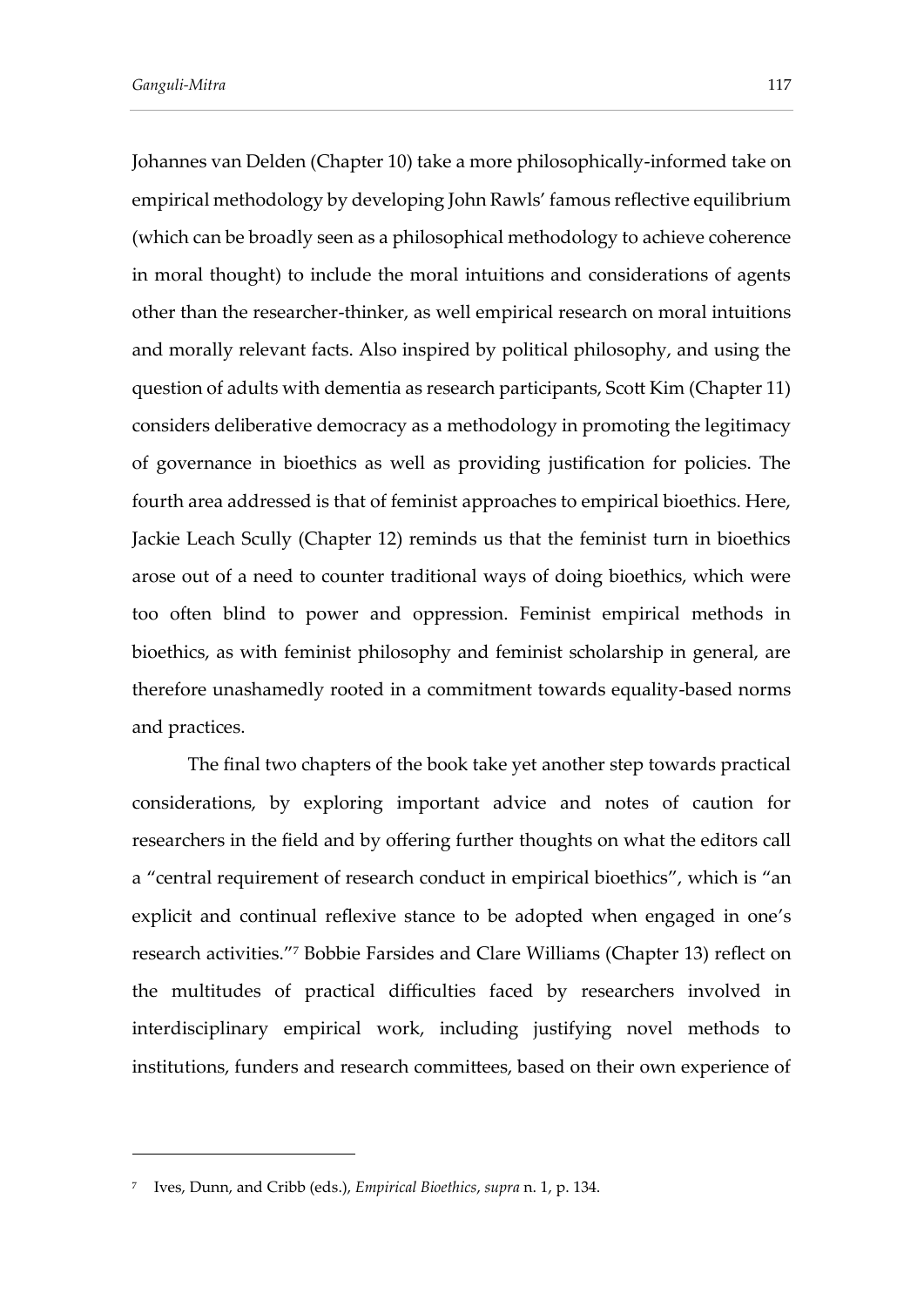conducting mixed-method bioethics research. Lucy Frith and Heather Draper (Chapter 14) explore the difficulties that might follow data gathering and analysis, for example by illustrating the challenges inherent to quality reporting and publishing.

In a volume filled with scholars who are widely considered experts in their fields, it is difficult to do each chapter justice, if only because of the sheer richness and experience covered within each short chapter. However, I was pleasantly surprised by how much was contained within the two thoughtful introductory pieces by the editors. These chapters not only provide the reader a short overview of the contributions, but they also frame the parts by pointing the reader to the key tensions and motivations behind each part, and the book in general. They provide important anchors to a volume that ranges from metaethical and conceptual reflections to extremely practical considerations, and that could have easily lost focus. Early on, the editors speak about ways of "approaching knowledge" rather than of a conflict of methodologies, and this is key in setting the tone for the book and one of its central motivations. This is not to say that those looking for methodological reflection will be disappointed: Part II provides a variety of tasters from the methodological menu, along with Singh's more theoretical reflections on methodology in Part I.

Importantly, however, the editors carve out a space for this volume by presenting it as a challenge to philosophically-inclined normative bioethics, which has been guilty of treating empirical bioethics as a "handmaiden" rather than a partner. $8$  This is also a challenge to the status quo, that is, keeping normative and empirical lenses quite distinct and separate. The challenge from empirical bioethics (which in this case takes a step farther than the "empirical

<sup>8</sup> *Ibid*., p. 6.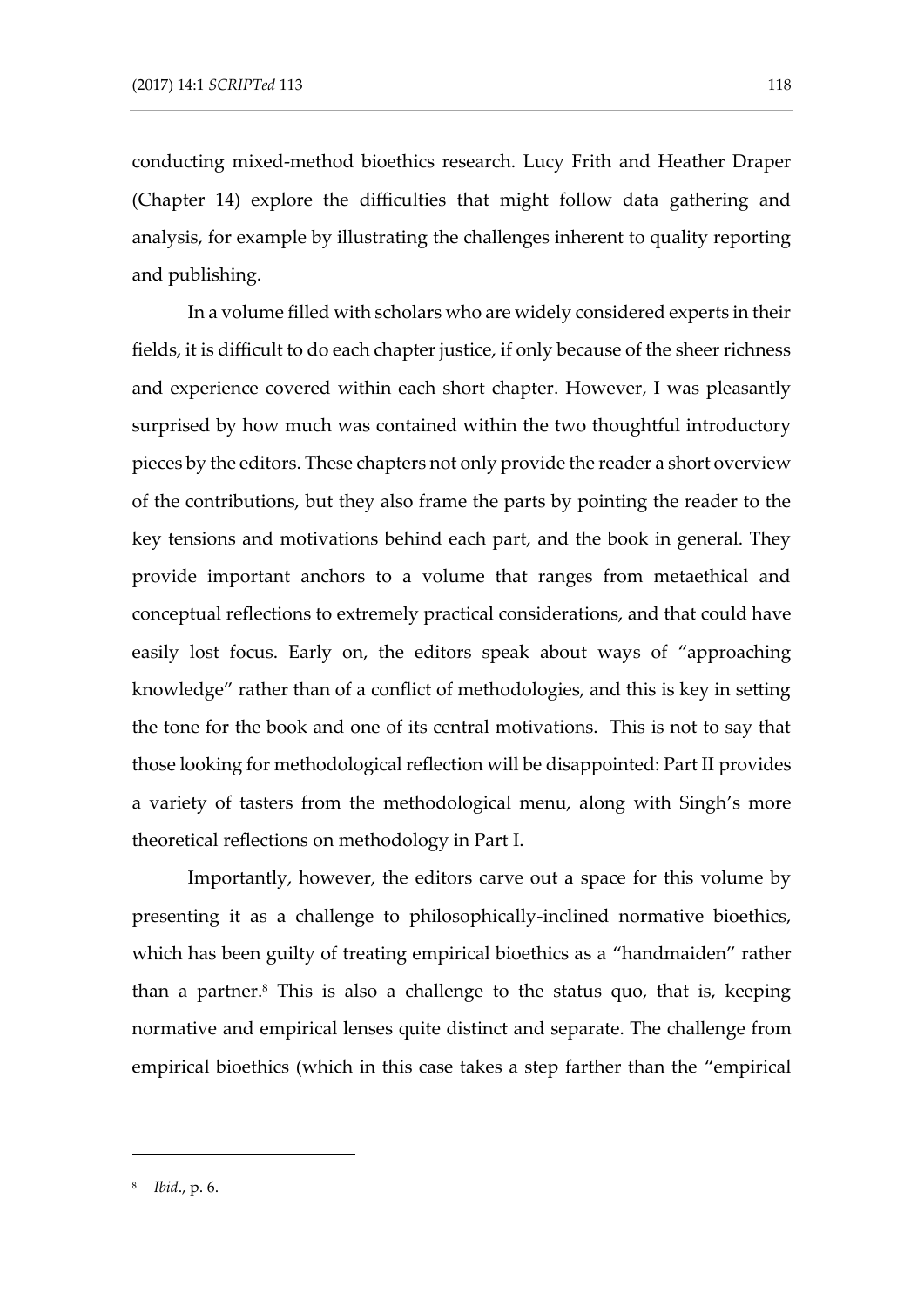turn" known to bioethics so far) is both a territorial one and a theoretical one. This is no easy task. According to the editors, bioethics has to "take seriously, and combine, both normative and empirical epistemologies." <sup>9</sup> For this,

…a great deal of intellectual legwork is required in order to be able to tell a coherent theoretical story about how one can combine the empirical and normative, and how one can obtain both empirically informed and useful normative conclusions that are appropriately justified.<sup>10</sup>

The goal is to find "sufficient common ground and a sufficiently common language" to create something that "stands alone." <sup>11</sup> As much as this is appealing, there are a few things that remain problematic as to the role the editors seem to propose here. First, it is not entirely clear what form of bioethics empirical ethics is placed in conflict with. According to the editors: "a bioethics that is dominated by theoretical philosophical approaches is ill-suited to the job of engaging with, and prescribing about, complex ethical dilemmas." <sup>12</sup> While the real world is indeed extremely complex, any student of bioethics will bear witness to the fact that ethical theories and thought experiments can be equally mind-bogglingly complex.

Perhaps the problem then is not about complexity, but rather that traditional approaches to bioethics have, as mentioned earlier, less real-life purchase. After all, an "approach to ethics that focuses wholly on argument and consistency risks ignoring the human element and sanitising what is, essentially,

<sup>9</sup> *Ibid*., p. 5.

<sup>10</sup> *Ibid*.

<sup>11</sup> *Ibid*., p. 10.

<sup>12</sup> *Ibid*., p. ix.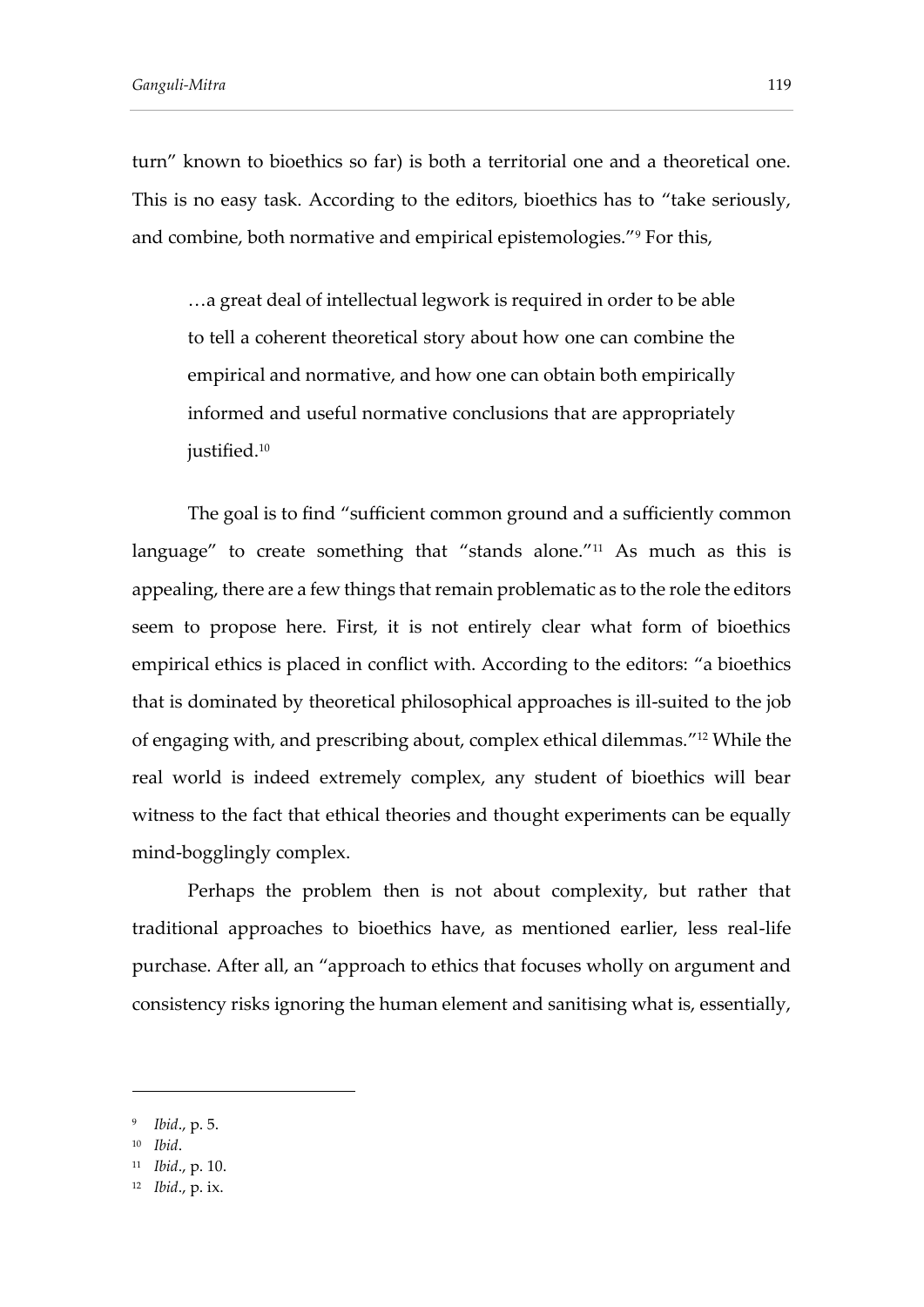a very messy, social and human phenomenon." <sup>13</sup> However, several theoretical strands in bioethics will attest to the fact that even deeply philosophical approaches have long shed the abstract nature of philosophical thought and of straightforward application of ethics.<sup>14</sup> Various versions of non-deal theory (see, for example, Powers and Faden,<sup>15</sup> Wertheimer,<sup>16</sup> and Millum and Emanuel<sup>17</sup>), among other approaches, demonstrate that it there is extensive use of empirical scholarship in any serious attempt to find solutions to a multitude of real-life, complex moral questions, especially in global and health ethics.

To take another example, examining the concept of exploitation in global bioethics (including the fact that people engage in what may arguably be labelled exploitative practice, such as selling one's organs or commercial surrogacy for financial reasons) crucially depends on describing and understanding real-life situations, whether we then go on to use or critique liberal, Marxist, feminist, structural theoretical perspectives on exploitation. A thorough examination of the concept would be severely lacking if it did not also, for example, take into account (either directly through empirical work, or indirectly by reporting the empirical work done by others) the lived realities of those who are (arguably) exploited. Here as well, those who invoke the term "exploitation", both in designing the empirical research and in analysing it to make normative claims, should be aware of the existing—sometimes conflicting—theoretical frameworks behind the concept. The awareness of the theoretical underpinning of empirical

<sup>13</sup> *Ibid*.

<sup>14</sup> John Arras, "Theory and Bioethics" (Stanford Encyclopedia of Philosophy, 2010) available at <https://plato.stanford.edu/entries/theory-bioethics/> (accessed 1 June 2017).

<sup>15</sup> Madison Powers and Ruth Faden, *Social Justice: The Moral Foundations of Public Health and Health Policy* (Oxford: OUP, 2008).

<sup>16</sup> Alan Wertheimer, *Rethinking the Ethics of Clinical Research: Widening the Lens* (Oxford: OUP, 2010).

<sup>17</sup> Joseph Millum and Ezekiel Emanuel, *Global Justice and Bioethics* (Oxford: OUP, 2012).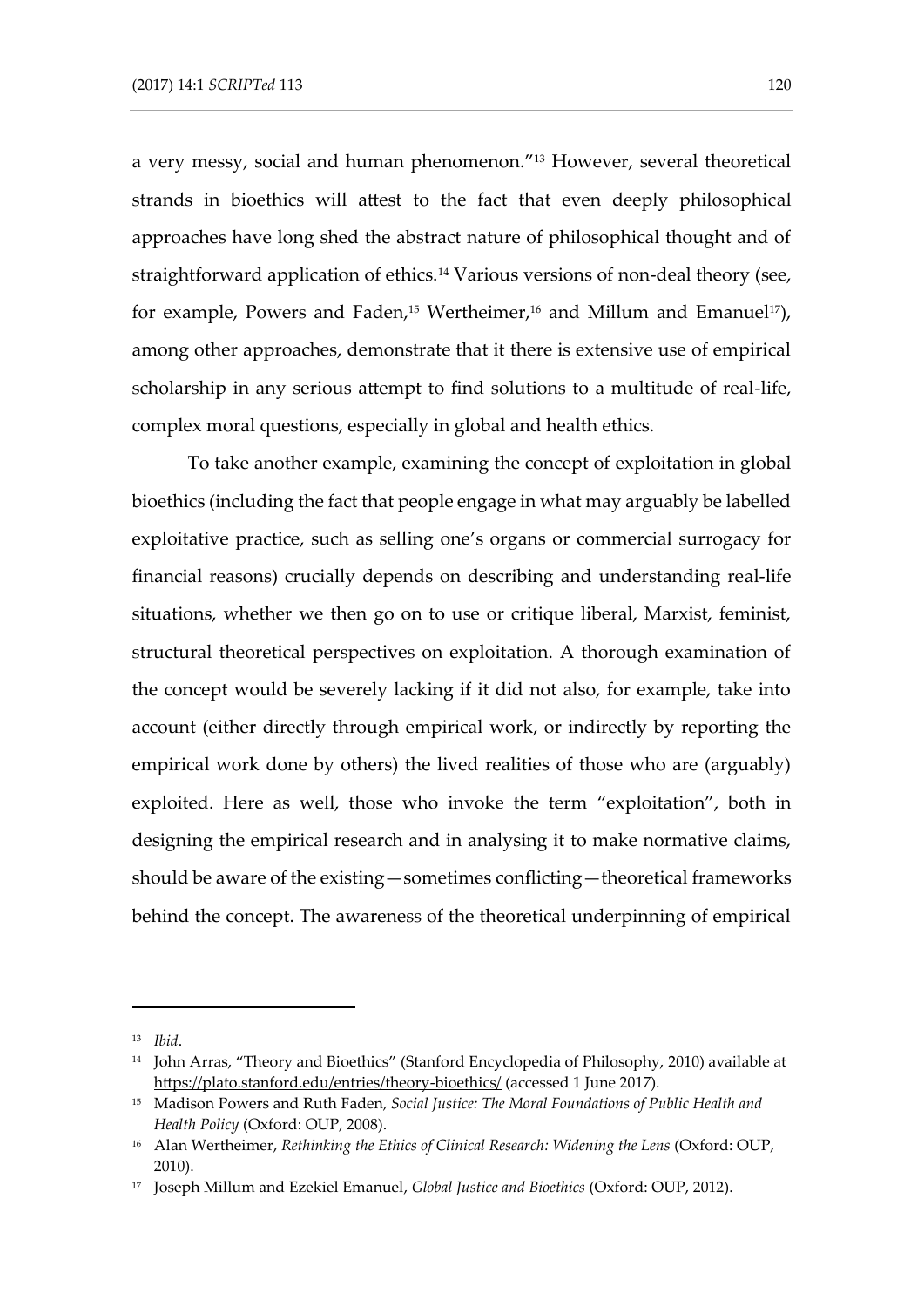-

work is something several authors discuss in the volume, but it also points to the fact that rigour in argumentation is perhaps closer to the messiness of the realworld than sometimes suggested in this book. Indeed, any bioethical enquiry that aims to say something important about the real world should be in conversation with a variety of disciplines, and perhaps even in a form of reflective equilibrium (or as van Thiel and van Delden might say, in normative-empirical reflective equilibrium) among many lenses, intuitions, arguments and principles. To go back to the example of exploitation, the moral intuitions about exploitation of those actors engaging in organ markets or global commercial surrogacy might also be tempered by conceptual and theoretical frameworks related to coercion, commodification, relational autonomy, adaptive preference, agency, and so on.

To a certain extent, I am not entirely convinced that a case can be made on the basis that the fact/value distinction is partly an illusion. While several illustrations are given, notably by McMillan as to the porous nature of this dividing line, the ability to recognise a factual versus a value-based claim remains central to recognising the hidden normativity in empirical methods that several authors in the volume point to. Indeed, I would argue that the "ethnographic turn" in some of the discourse around global bioethics (for example, in the context of surrogacy) suffers from "moral absenteeism",<sup>18</sup> if not moral relativism, due to a methodological motivation to remain silent on normative considerations.

As I see it, this volume presents several challenges to the status quo in bioethics. The first, and simplest message, is perhaps that those of us who are considering empirical research as part of our work in bioethics, must consider both the theoretical and normative underpinnings seriously, as well as choose

<sup>&</sup>lt;sup>18</sup> Alison Bailey, "Reconceiving Surrogacy: Toward a Reproductive Justice Account of Indian Surrogacy" (2011) 26(4) *Hypatia* 715-741, p. 716.